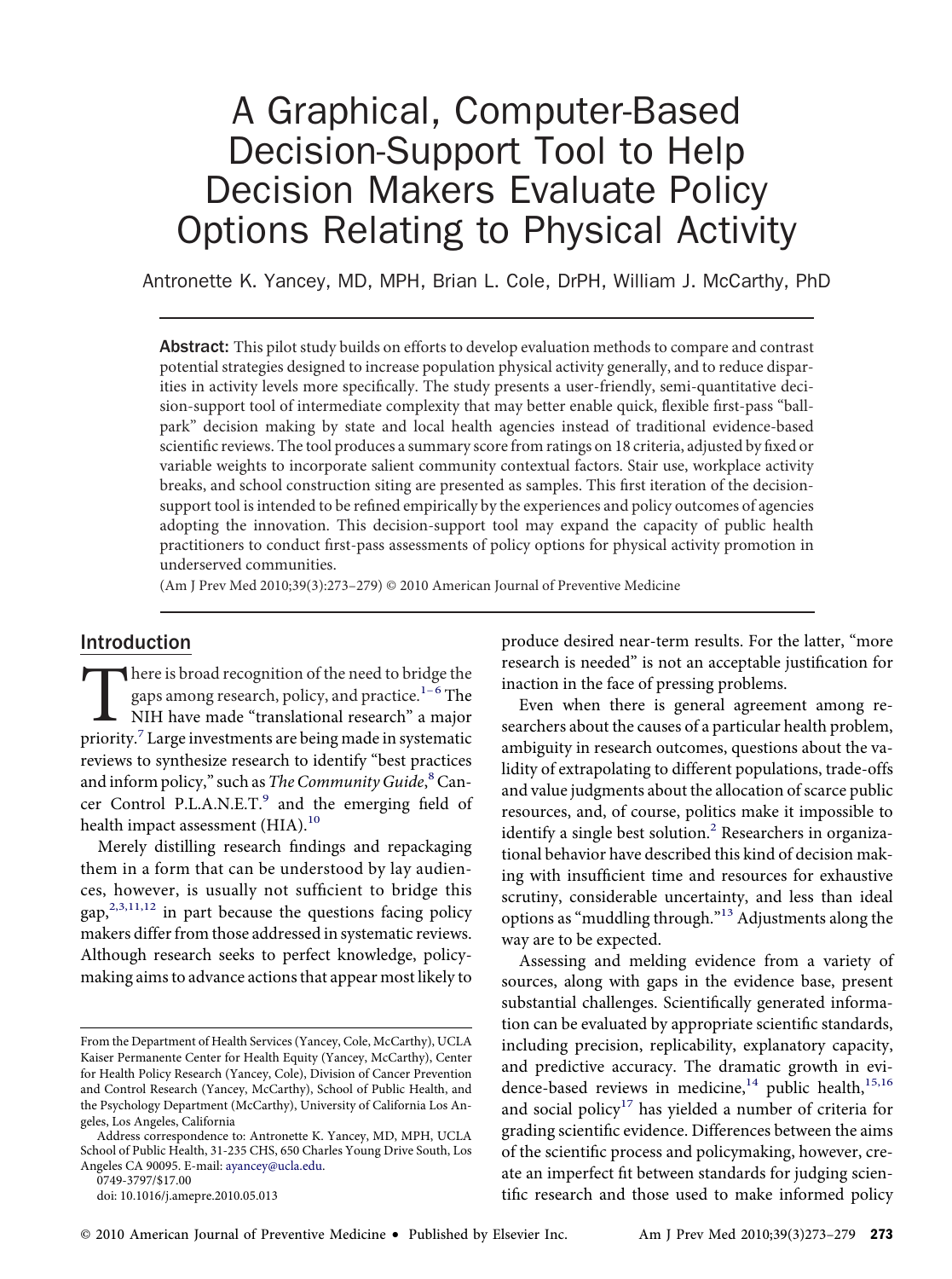options. Defınitions of evidence, purposes served, and rules for judging its acceptability and value are highly contextual and vary among fıelds.

This paper proposes a computer-based, graphically oriented decision-support tool (DST) to focus and guide community-level discussions involving complex health policy decision making. The tool aims to facilitate deliberative processes, not necessarily to specify the best policy option. It was fırst piloted on policies affecting physical activity because its development was supported by a state health department effort to assist local health departments in this relatively new arena of public health practice. Throughout the development process, however, efforts were made to make the application of the tool generalizable to other domains of public health.

The DST was conceptualized as a practical tool to complement evidence-based systematic reviews, such as the Community Guide,<sup>[8](#page-5-0)</sup> that could integrate generalizable

evidence from the scientifıc literature with locally specifıc, contextualized information. It comes out of the recognition that the systematic scientifıc reviews were not addressing the specifıc, somewhat unique, local issues confronting policymakers where the potential health effects of the options being weighed rarely, if ever, have the level of certainty required of studies included in systematic reviews. The DST was created in

response to a specifıc request from the California Department of Health Services to provide guidance on assessing policies to promote physical activity, particularly among populations that are more sedentary and for which current promotion activities have been of limited effectiveness. Also shaping these efforts to develop the DST were the concurrent efforts of project team members to train local health departments and community groups in HIA methods as a part of a foundation-supported communi-ty-wide obesity intervention.<sup>[18,19](#page-6-0)</sup> Because of short time lines, competing priorities, and limited budgets, conducting a comprehensive HIA of policy options is rarely an option. For those instances in which some knowledge of potential health effects is available, but a full HIA is not feasible, other tools are needed to quickly synthesize, evaluate, and communicate options.

## Methods

The DST evolved through numerous iterations. Building on the experience of the Community Guide and other systematic reviews of public health interventions, all of these iterations used a range of criteria to rate multiple interventions. As project staff applied these iterations to different scenarios and considered the needs of potential users, additional capabilities were added, including allowing

users to set their own weights for different rating criteria and to specify additional criteria. Efforts were also made to make both the rating process and output graphically based to increase the DST's user-friendliness and intuitiveness.

#### Selection of Criteria for the Decision-Support Tool

Based on a review of the criteria others have used for comparing physical activity, nutrition, and related interventions and the public health practice experiences of the investigators, $20 - 31$  policy assessment factors were identifıed and then condensed into a list of 18 specifıc criteria [\(Figure 1\)](#page-2-0).

The fırst version of the DST was pilot tested by fıve investigators and staff members (see below for Rater procedures). Subsequently, the assessment criteria were rephrased for clarity and to enhance generalizability beyond the physical activity interventions being evaluated in the initial testing. The criteria were grouped into four categories: feasibility, quality of evidence, population health impact, and disparities reduction. This iteration of the DST also allows users to specify additional criteria of their own. Graphic displays for both inputs (i.e., ratings pages) replaced the numeric-

> only format in the fırst iteration for visual simplicity and ease of interpretation. The fundamental rating procedures and weighting, however, were not changed.

> The aim of using these criteria is to augment and facilitate careful judgment, not to replace it with mechanistic algorithms for determining feasibility and effectiveness. The tool provides a fırst-pass analysis by effectively and effıciently communicating the state of existing communitylevel evidence. Judgments about decisions important to the community may be rendered

more confıdently and expeditiously. Although not a substitute for full-fledged policy analysis, the tool can be used to quickly assemble, organize, and communicate information when more in-depth policy analysis is not feasible.

#### Description of the Decision-Support Tool

The DST [\(Figures 1](#page-2-0) and [2\)](#page-3-0) is a graphical, spreadsheet-based tool designed to help decision makers systematically synthesize, weigh, and compare evidence specifıc to public health–relevant interventions and policies in a relatively short time frame. Informed, deliberative decision making is supported by presenting ratings of alternatives in multiple graphical displays that facilitate easy comparison. The DST also guides group discussion about the relative importance of different rating criteria for a given decision and indicates how to rate alternatives based on these criteria. The DST allows comparison of up to fıve alternatives rated on 18 preset rating criteria encompassing four domains: feasibility, evidence of effectiveness, population impact, and disparities reduction. Up to four additional user-specifıed criteria can also be included. Given inherent uncertainties about the potential effects of alternatives, differing opinions, and inconsistent evidence about the relative merits of alternatives in different domains, the DST does not aim to select an overall best alternative or to replace judgment about trade-offs and uncertainty, but rather it aims to support reasoned and transparent decision

www.ajpm-online.net

See related **Commentary** by Brennan in this issue.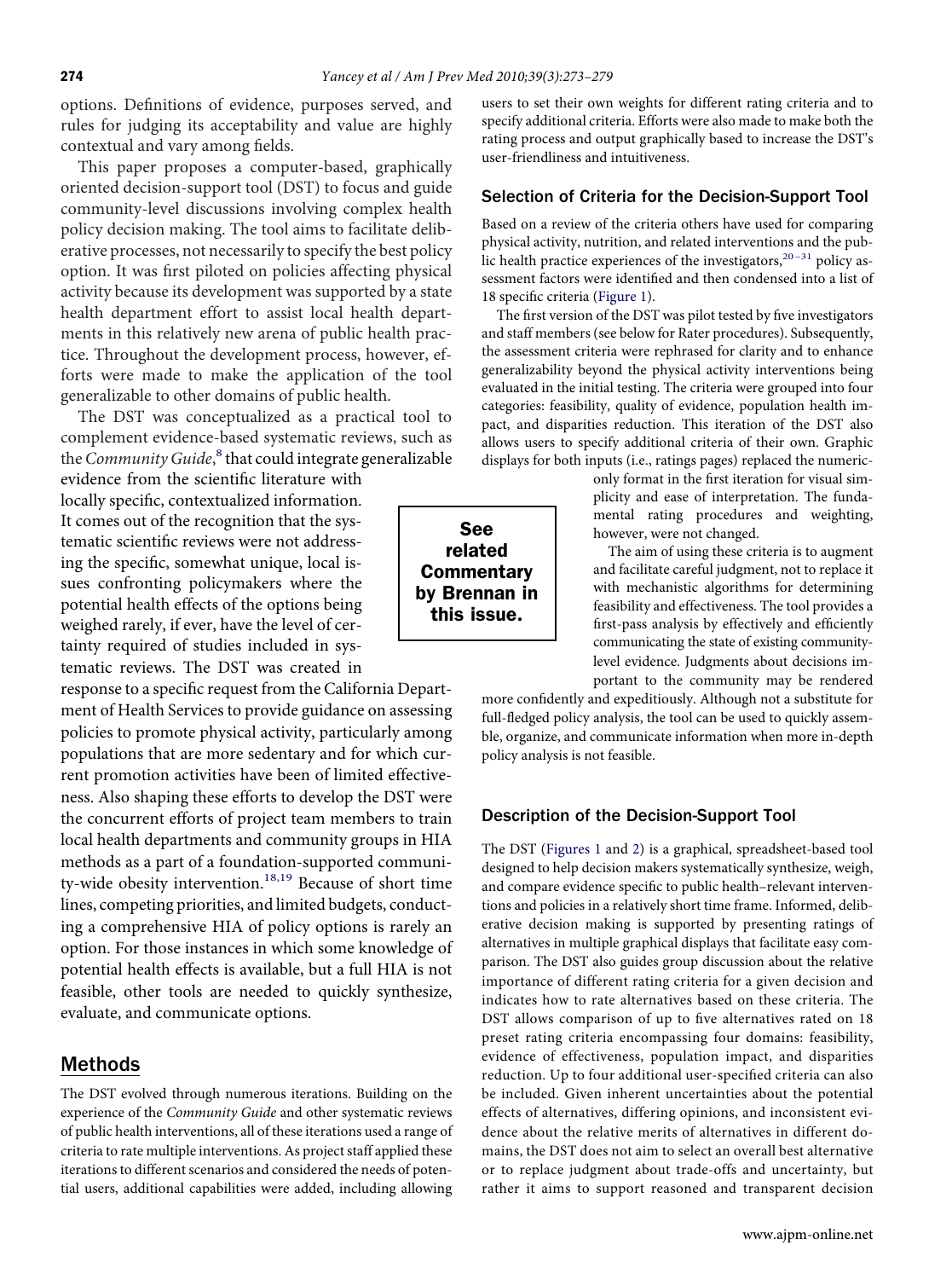|                              | Decision-Support Tool for Public Health Interventions<br><b>Policy Alternative #</b><br>Title:<br><b>TBN</b><br>1                                                                 |             |                |                                     |                         |                                   |             |             |
|------------------------------|-----------------------------------------------------------------------------------------------------------------------------------------------------------------------------------|-------------|----------------|-------------------------------------|-------------------------|-----------------------------------|-------------|-------------|
|                              |                                                                                                                                                                                   |             |                | <b>Importance of this criterion</b> |                         | <b>Intervention/Policy Rating</b> |             |             |
|                              | Criteria                                                                                                                                                                          | High<br>(3) | Medium<br>(2)  | Low<br>(1)                          | Not at all<br>(0)       | Good<br>(3)                       | Fair<br>(2) | Poor<br>(1) |
|                              | 01. Low start-up costs                                                                                                                                                            |             | $\bullet$      | o                                   | $\circ$                 | $\bullet$                         |             | 0           |
|                              |                                                                                                                                                                                   |             | □              | п                                   | □                       | □                                 | ⊡           | □           |
|                              | 02. Quickly implementable                                                                                                                                                         |             |                | $\bullet$                           | $\infty$                | $\bullet$                         |             | $\bullet$   |
| Feasibility                  |                                                                                                                                                                                   |             | ⊡              | □                                   | α                       | □                                 | ⊡           | □           |
|                              | 03. Political will/community receptivity                                                                                                                                          |             | $\circ$        | ö                                   | $\overline{\mathbb{O}}$ |                                   | $\circ$     | $\circ$     |
|                              |                                                                                                                                                                                   |             | □              | □                                   | ◻                       | ⊡                                 | ◻           | □           |
|                              | 04. Reliability, consistency                                                                                                                                                      |             |                | $\bullet$                           | $\circledcirc$          |                                   | $\circ$     | ۰           |
|                              |                                                                                                                                                                                   | □           | $\overline{v}$ | П                                   | ◻                       | ⊡                                 | п           | □           |
|                              | 05. Likelihood of sustainability                                                                                                                                                  |             |                | ö                                   | $\circ$                 |                                   | $\circ$     | O           |
|                              |                                                                                                                                                                                   | п           | ⊡              | п                                   | п                       | $\overline{z}$                    | □           | ⊓           |
|                              | 06. Availability of critical adjuncts to realize<br>effects                                                                                                                       | r           | O              | ø                                   | $\circ$                 | ۰                                 | O           | O           |
|                              |                                                                                                                                                                                   |             | □              | □                                   | ⊡                       | ⊡                                 | □           | □           |
|                              | 07. User-specified Feasibility criteria                                                                                                                                           |             | $\bullet$      | ö                                   | $\circ$                 | $\bullet$                         | $\bullet$   | $\bullet$   |
|                              |                                                                                                                                                                                   | ◻           | п              | ◻                                   | ⊡                       | ⊡                                 | ◻           | ◻           |
| dence<br>Evi-                | 08. Quality and quantity of scientific evidence                                                                                                                                   |             |                | ō                                   | $\otimes$               | $\bullet$                         |             | 0           |
|                              | 09. Short-term efficacy                                                                                                                                                           | □           | ⊡              | □                                   | п                       | ┓                                 | ⊡           | □           |
|                              |                                                                                                                                                                                   |             |                | ö                                   | $\circ$                 |                                   | $\circ$     | Ó           |
|                              |                                                                                                                                                                                   | ◻           | ⊡              | ◻                                   | ◻                       | ⊡                                 | □           | □           |
|                              | 10. Effectiveness in the general population                                                                                                                                       |             | $\bullet$      | $\bullet$                           | $\overline{\circ}$      |                                   | $\circ$     | $\bullet$   |
|                              |                                                                                                                                                                                   | □           | □              | ⊡                                   | ◻                       | 刁                                 | □           | □           |
|                              | 11. Effectiveness in target population (specificity)                                                                                                                              |             | $\bullet$      | ö                                   | $\circ$                 |                                   | $\bullet$   | $\bullet$   |
|                              |                                                                                                                                                                                   | ⊡           | □              | □                                   | ┑                       | ञ                                 | п           | п           |
| Population Impact            | 12. Effectiveness in saving aggregate Quality-<br><b>Adjusted Life-Years (QALYs)</b>                                                                                              |             |                | ۰                                   | $\circledcirc$          | $\blacksquare$                    | $\circ$     |             |
|                              |                                                                                                                                                                                   | п           | ⊡              | □                                   | □                       | □                                 | ◻           | ⊡           |
|                              | 13. Secondary health benefits (e.g. improved<br>nutrition from increased physical activity)                                                                                       |             |                | ö                                   | $\circ$                 | $\bullet$                         | $\bullet$   |             |
|                              |                                                                                                                                                                                   |             | ञ              | ◻<br>ö                              | ◻                       | □<br>$\bullet$                    | □           | ⊡<br>O      |
|                              | <b>14. Potential Dose Effects</b>                                                                                                                                                 |             | ⊡              | □                                   | □                       | п                                 | 冋           | □           |
|                              | 15. Cost-effectiveness                                                                                                                                                            |             |                | o                                   |                         |                                   | O           | 0           |
|                              |                                                                                                                                                                                   |             | ⊡              | п                                   | $\Box$                  | 冋                                 | п           | п           |
|                              | 16. Potential cumulative effects as part of a<br>larger, coordinated strategy                                                                                                     |             | $\bullet$      | $\bullet$                           | $\overline{\mathbb{S}}$ |                                   | $\circ$     | $\bullet$   |
|                              |                                                                                                                                                                                   |             | □              | ⊡                                   | ◻                       | ⊡                                 | □           | □           |
|                              | 17. User-specified Impact criteria                                                                                                                                                |             |                | e                                   | $\circ$                 | $\bullet$                         | C           | O           |
|                              |                                                                                                                                                                                   |             | г              | □                                   | ⊡                       | □                                 | □           | □           |
|                              | 18. Magnitude of aggregate health effects<br>(benefits) in high-risk or target populations<br>19. Reductions in existing disparities due to<br>differential utilization or uptake |             |                | ö                                   | $\circ$                 |                                   | $\bullet$   | $\bullet$   |
|                              |                                                                                                                                                                                   |             | ⊡              | ◻                                   | ◻                       | ⊡                                 | □           | □           |
|                              |                                                                                                                                                                                   |             |                | ö                                   | $\circ$                 |                                   | $\bullet$   | $\bullet$   |
|                              |                                                                                                                                                                                   |             | ⊡              | ◻                                   | п                       | 刁                                 | ◻           | ⊐           |
| <b>Disparities Reduction</b> | 20. Proximal and distal distributional effects on<br>different population segments                                                                                                |             |                | ö                                   | $\circ$                 |                                   | $\circ$     | $\bullet$   |
|                              |                                                                                                                                                                                   |             | ☑              | □                                   | ◻                       | ⊡                                 | п           | □           |
|                              | 21. User-specified disparities reduction criteria                                                                                                                                 |             | O              | ö                                   | Ø                       | ۰                                 | O           | Ō           |
|                              |                                                                                                                                                                                   |             | □              | ⊓                                   | ज                       |                                   | п           | □           |

University of California, Los Angeles School of Public Health

Figure 1. Sample rating page for a policy option with user weights and ratings shown

making and to prompt questions that should be addressed before choosing an alternative.

### Rater Procedures

<span id="page-2-0"></span>Although the DST may be used by an individual, it is ideally suited for use by a small group that collectively evaluates and rates each specifıc alternative. Step-by-step instructions guide users on optimal use of the DST. The fırst step is to defıne up to fıve alternative policies or interventions for comparison. Next, users specify the importance (i.e., weight) of each of the 18 preselected rating criteria on a 4-point scale from 0 (not at all important) to 3 (highly important). Users may also add up to four of their own rating criteria that are not included in the preset list. After reviewing available evidence (e.g., research studies, reports, expert testimony, and stakeholder comments), they score each of the rating criteria for a given alternative from 1 (poor) to 3 (good), then repeat this process for the remaining alternatives. The DST then displays the weighted scores for the alter-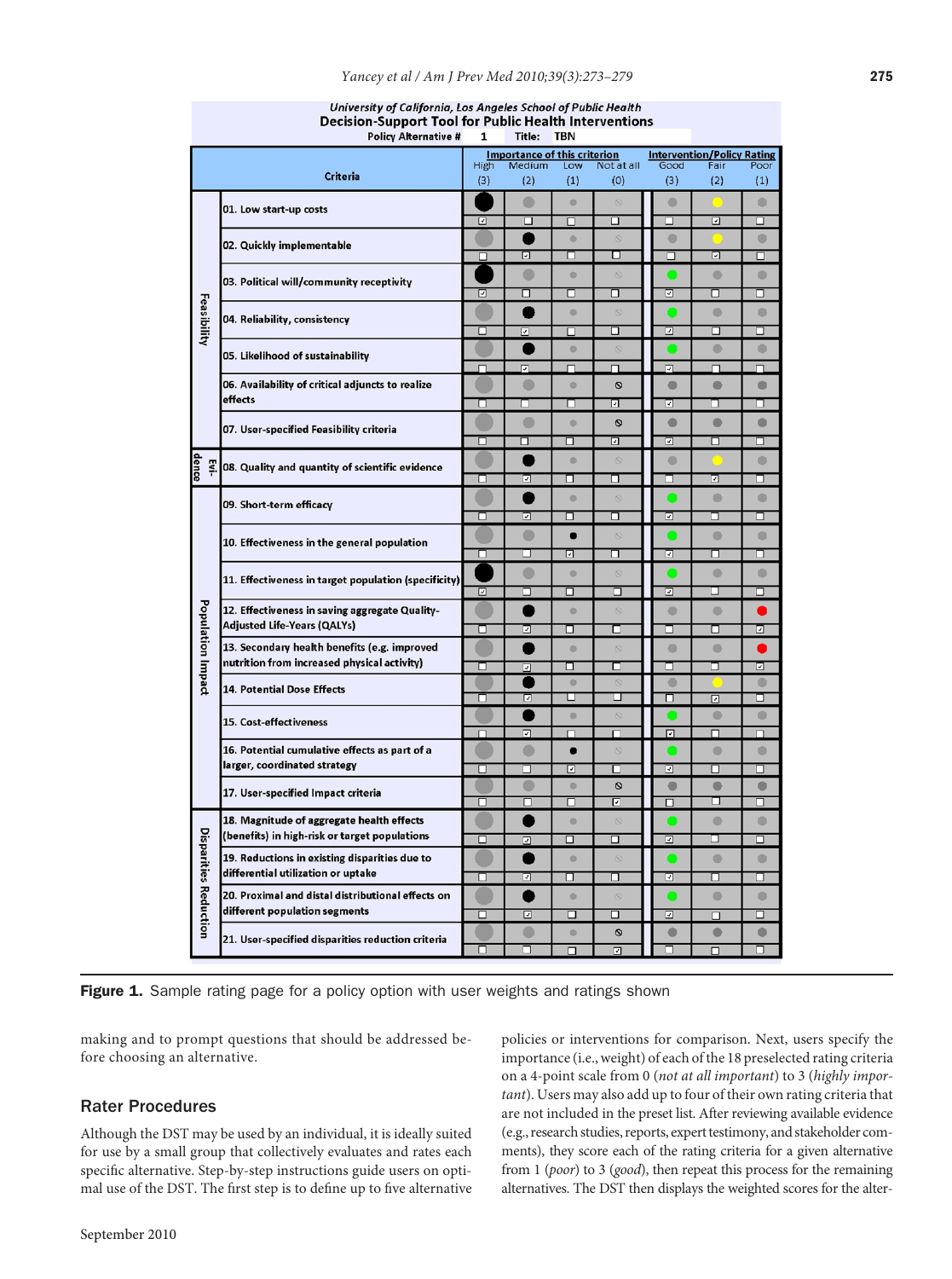| Legend<br>Rating                                                                                                 | 1.lowest         | 2.low               | 3. middle     | 4.high        | 5. highest    |  |  |
|------------------------------------------------------------------------------------------------------------------|------------------|---------------------|---------------|---------------|---------------|--|--|
| (Numeric rating, 9-point scale)                                                                                  | $(0 - 1.9)$      | $(2.0 - 3.9)$       | $(4.0 - 5.9)$ | $(6.0 - 7.9)$ | $(8.0 - 9.0)$ |  |  |
| Symbol                                                                                                           | ø.               | ◇                   | ◈             | ۰             |               |  |  |
| *Weighted score=Rating (3 point scale) x Importance (3 point scale)<br>Ungrouped weighted* ratings by importance |                  |                     |               |               |               |  |  |
|                                                                                                                  | option1          | option <sub>2</sub> | option3       | option4       | option5       |  |  |
| <b>Criteria</b>                                                                                                  | <b>TBN</b>       | <b>TBN</b>          | <b>TBN</b>    | <b>TBN</b>    | <b>TBN</b>    |  |  |
| 01. Low start-up costs                                                                                           | ◈                | ◈                   | ♦             | ♦             | ٠             |  |  |
| 02. Quickly implementable                                                                                        | ◈                | ◈                   | ♦             | ◇             | ♦             |  |  |
| 03. Political will/community receptivity                                                                         | $\bullet$        | ◈                   | ♦             | ♦             | ۰             |  |  |
| 04. Reliability, consistency                                                                                     | ◈                | ◈                   | ◇             | ◇             | ۰             |  |  |
| 05. Likelihood of sustainability                                                                                 | ♦                | ◈                   | ♦             | ♦             | ò             |  |  |
| 06. Availability of critical adjuncts to realize effects                                                         | 4                | ó                   | $\ddot{\phi}$ | $\ddot{\Phi}$ | ö             |  |  |
| 07. User-specified Feasibility criteria                                                                          | o                | ó.                  | o             | $\circ$       | ٠             |  |  |
| 08. Quality and quantity of scientific evidence                                                                  | ◈                | ◈                   | ♦             | ♦             | ◈             |  |  |
| 09. Short-term efficacy                                                                                          | ◈                | ◈                   | ♦             | ♦             | $\Phi$        |  |  |
| 10. Effectiveness in the general population                                                                      | ◇                | ◇                   | ö.            | $\Phi$        | ◇             |  |  |
| 11. Effectiveness in target population (specificity)                                                             | $\bullet$        | ◈                   | ♦             | ♦             |               |  |  |
| 12. Effectiveness in saving aggregate Quality-Adjusted<br>Life-Years (QALYs)                                     | ♦                | ◈                   | ♦             | ♦             | ò             |  |  |
| 13. Secondary health benefits (e.g. improved nutrition<br>from increased physical activity)                      | ◇                | ◈                   | ♦             | ◇             | ö             |  |  |
| 14. Potential Dose Effects                                                                                       | ◈                | ◈                   | ♦             | ♦             | ò.            |  |  |
| 15. Cost-effectiveness                                                                                           | ◈                | ◈                   | ♦             | ♦             | ö             |  |  |
| 16. Potential cumulative effects as part of a larger,<br>coordinated strategy                                    | ♦                | ♦                   | ò.            | $\Phi$        | ò             |  |  |
| 17. User-specified Impact criteria                                                                               | $\Phi$           | $\ddot{\Phi}$       | $\Phi$        | $\ddot{\Phi}$ | $\ddot{\phi}$ |  |  |
| 18. Magnitude of aggregate health effects (benefits) in<br>high-risk or target populations                       | ♦                | ◈                   | ◇             | ◇             | ◈             |  |  |
| 19. Reductions in existing disparities due to differential<br>utilization or uptake                              | ♦                | ◈                   | ◇             | ◇             | ö             |  |  |
| 20. Proximal and distal distributional effects on different<br>population segments                               | ♦                | ◈                   | ♦             | ◇             | 4             |  |  |
| 21. User-specified disparities reduction criteria                                                                | ö                | $\ddot{\phi}$       | ÷             | ۰             | ÷             |  |  |
| Grouped criteria ratings weighted* by importance                                                                 |                  |                     |               |               |               |  |  |
|                                                                                                                  | option1          | option2             | option3       | option4       | option5       |  |  |
| Criteria                                                                                                         | <b>TBN</b>       | <b>TBN</b>          | <b>TBN</b>    | <b>TBN</b>    | <b>TBN</b>    |  |  |
| Feasibility                                                                                                      | $\ddot{\bullet}$ | ◈                   | $\Diamond$    | ♦             | $\bullet$     |  |  |

#### **Decision Support Tool Results**

Figure 2. Results displayed in iconic form (results may also be viewed in numeric form, bar graphs, and as a scatterplot)

 $\hat{\bullet}$ 

◈

♦

◈

♦

◈

 $\overline{\diamond}$ 

ö

♦

natives in three different formats—table of numbers; table of icons (similar to Consumer Reports®; see [Figure 2\)](#page-3-0); and bar graphs. Ratings can be viewed in full detail, with the ratings of each criterion shown or aggregated into the four rating domains. Seeing the visual comparison of alternatives, users can quickly identify the relative strengths and weaknesses of each alternative, identify a preferred alternative, and discuss options for improving on the selected alternative.

vidence opulation Impact

Disparities Reduction

#### Pilot Testing

<span id="page-3-0"></span>Pilot testing of the original DST (numeric rating without graphics) was conducted by three members of the investigative team who reviewed the literature on three different environmental approaches for increasing physical activity: (1) stair-use prompts in workplaces; (2) school siting/design; and (3) physical activity breaks in workplaces. These examples were chosen to illustrate a wide variety of considerations and their handling by the DST, to allow comparison of similar policies (i.e., examples 1 and 3) and to test the robustness of the DST when confronted with a more complex policy (i.e., example 2). The school siting policy was more diffıcult to assess with the DST because there is a less-developed body of literature and also because it is not primarily a public health intervention.

 $\Diamond$ 

 $\ddot{\phi}$ 

♦

◈

♦

♦

Defınitions and the basis of ratings for the workplace activity break example are shown in Appendixes A and B (available online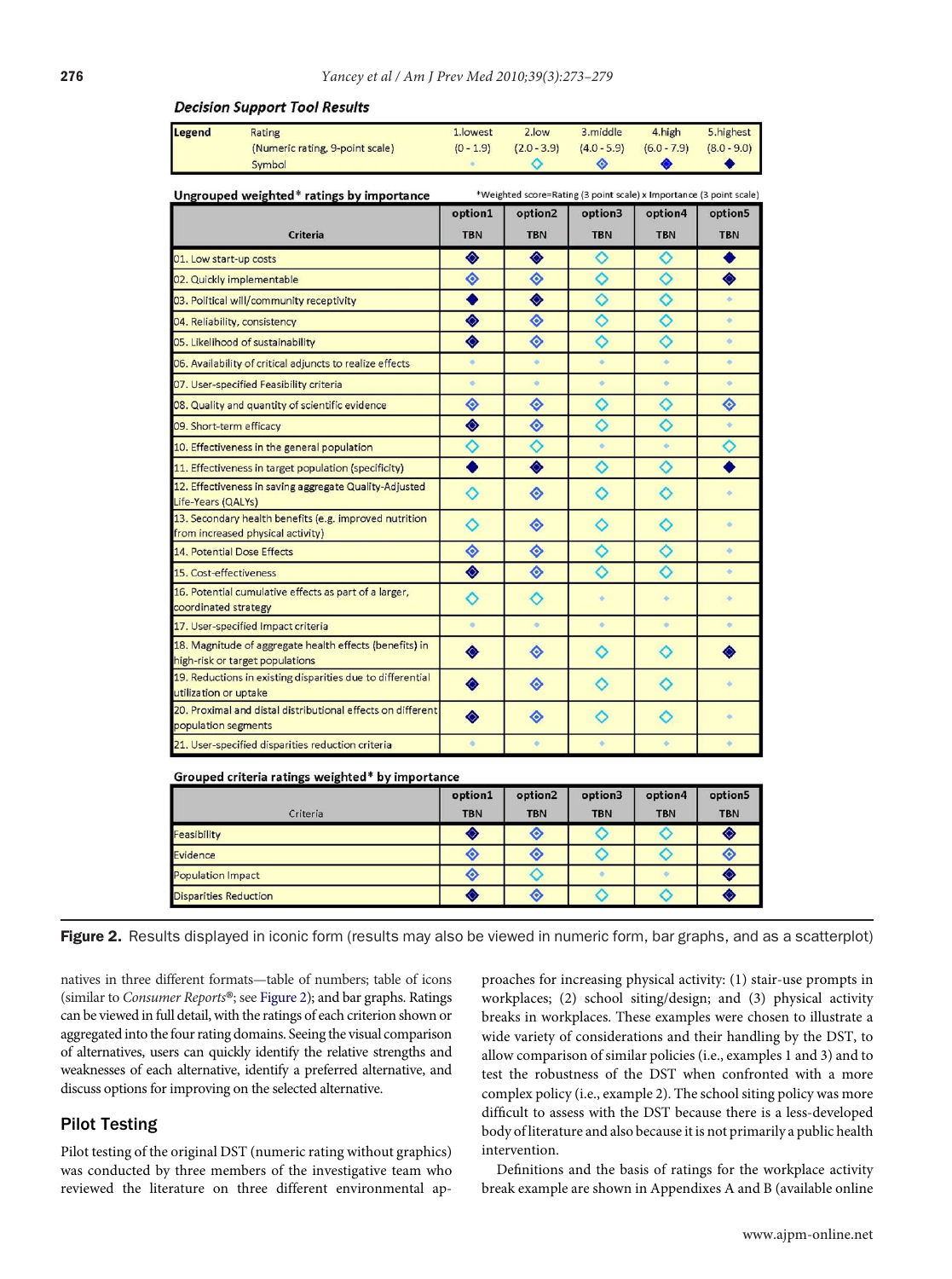| <b>Table 1.</b> Concordance of ratings for three sample policies assessed using the decision- |  |  |  |  |
|-----------------------------------------------------------------------------------------------|--|--|--|--|
| support tool in pretesting                                                                    |  |  |  |  |

| <b>Policy</b>                                                  | $M\%$<br>agreement | Kappa inter-rater<br>agreement | <b>SE</b> |
|----------------------------------------------------------------|--------------------|--------------------------------|-----------|
| Stair-use promotion in workplaces                              | 60.8               | 0.5785                         | 0.0782    |
| School siting (in relation to effects on<br>physical activity) | 50.0               | 0.1091                         | 0.1299    |
| Workplace activity breaks                                      | 46.9               | 0.1563                         | 0.0778    |

Note:  $n=3$  raters

at [www.ajpm-online.net\)](http://www.ajpm-online.net). A similar table for the workplace stairuse prompts is available online at [www.ph.ucla.edu/hs/health](http://www.ph.ucla.edu/hs/health-impact/methodology.htm)[impact/methodology.htm.](http://www.ph.ucla.edu/hs/health-impact/methodology.htm) To facilitate comparisons and discussions of the alternatives, the weighted ratings are presented in multiple numeric and graphical formats.

Pilot testing was done by individuals working independently to verify the clarity of items and reliability. After the testers had become thoroughly familiar with the research literature on the three topics, they independently rated each policy option (school siting, workplace activity breaks, and prompts of stair usage) by the 18 decision criteria. The project data manager then evaluated the degree of concordance among raters for each item on each policy option using the kappa procedure in SAS version 9.2.

## Results

## Pilot Study Findings

[Table 1](#page-4-0) shows the mean kappa statistic measure of interrater agreement for the 18 DST items as applied to three examples affecting physical activity levels: promotion of stair use in workplaces, school siting, and workplace activity breaks (e.g., 10-minute organized exercise breaks). Overall, mean inter-rater agreement for the three policies was 46.9%– 60.8%, with kappa ratings of 0.58, 0.10, and 0.16, based on the ratings of three observers.

## Discussion and Implications

The DST guides users through an evaluation of what is known about a set of policy and environmental change interventions, prompting them to consider feasibility, the strength of research evidence, population impact, and influence on disparities. It allows them to weigh the relative importance of rating criteria. Multiple options are provided for viewing concise, easy-to-understand text and graphical summaries.

<span id="page-4-0"></span>The interactive capacity of the tool prompts users to question and discuss rating criteria and rankings, and to incorporate their own judgments. Unlike evidence-based scientifıc reviews, the DST explicitly treats the research-to-policy interface as an iterative, bi-directional exchange of information between equals with disparate and often divergent aims policy action. Where such trials have been conducted, the fındings must be integrated with and weighted against other types of information that may be equally relevant.

Both peer-reviewed and "gray" literature has informed the development of this decision-support tool. Particular emphasis has been placed on identifying and reducing health disparities among underserved ethnic groups, gender groups, and income groups.

## Limitations

Ratings were more discordant for the exercise break and the school siting policies than for stair use, despite the fact that the investigators were exposed to the same literature and had worked together for many years. Several explanations for this discrepancy are possible: (1) The stair usage literature was more mature and extensive than was the literature on the utility of structural integration of short activity bouts or the physical activity–related consequences of locating new school construction, so that the raters' judgments of the relative feasibility and effectiveness of stair prompts were informed by consensus in the fıeld to a much greater extent than the corresponding judgments governing where new schools should be located or whether and in what settings exercise break should be implemented; (2) the raters' backgrounds and disciplines are quite disparate with respect to practice experience; and (3) the complexity of decisions regarding where to locate a new school was considerably greater than that regarding how best to motivate public use of the stairs or organizational uptake of exercise break policies and practices. It is somewhat like comparing the decision inputs into the penalty for running a red light and that accompanying a homicide conviction. Considerably more deliberation understandably occurs in the latter instance. Similarly, no one would argue that the choice of where to locate a school should depend exclusively or even primarily on how it affects students' physical activity, whereas the decision about stair prompts or activity

and constraints. Measures of effıcacy and effectiveness are used by researchers to assess a set of intended outcomes, while policymakers need to weigh diverse outcomes, affecting different constituencies. RCTs, the gold standard for researchers, are rarely available in areas being explored for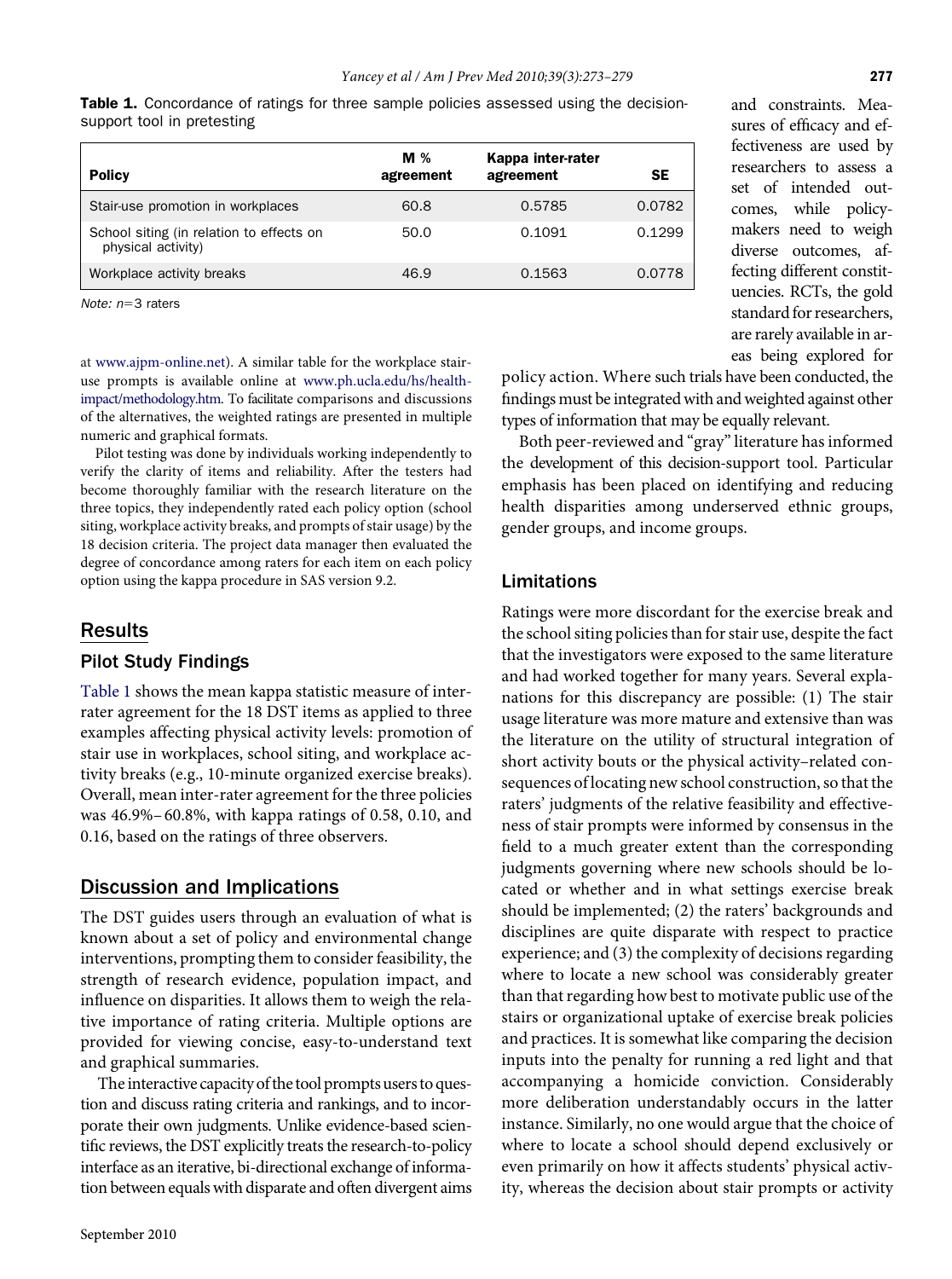breaks depends almost entirely on its demonstrated effectiveness in increasing physical activity.

Factors limiting application of this tool include:

- 1. the paucity of intervention outcome data, especially for environmental interventions, and particularly in lowincome communities of color<sup>32–35</sup>;
- 2. missing information on rating criteria used in the DST applicable to specifıc communities and target populations;
- 3. disparate dimensions that may be conflated into single measures; and
- 4. the small evidence base for empirically validating the tool.

## Dissemination, Training, and Further Development

The DST is publically available on the authors' universitybased website [\(www.ph.ucla.edu/hs/health-impact/](http://www.ph.ucla.edu/hs/health-impact/methodology.htm) [methodology.htm\)](http://www.ph.ucla.edu/hs/health-impact/methodology.htm). Along with written instructions on how to use the DST, the website includes a short video showing users how to complete the rating procedures and how to interpret results. Even with these user supports, the tool will undoubtedly be daunting to some potential users. Visitors to the website, whether or not they use the DST, are encouraged to provide feedback on the tool, its support, and potential applications. Users are also asked to submit their results to the website for posting in a gallery of DST results. Specifıc steps needed to advance the DST include:

- 1. refınement of graphical interfaces to allow users with minimal training to use the tool;
- 2. expanded database of proven applications; and
- 3. multiple, embedded self-training modules to show users how to use the tool and to guide them toward its appropriate use.

<span id="page-5-0"></span>The current version of the DST requires some knowledge of health interventions in order to assign relative weights and understand technical terms. Defınitions of terms can be embedded in future versions to make the tool more accessible. Providing users with the broader, conceptual knowledge of health and intervention methodology is probably beyond the self-training capabilities of the tool. Input from pretesting the DST with legislative aides and health department analysts whose expertise encompasses both policymaking and public health is recommended for refıning the tool for use by a wider audience of decision makers and community stakeholders. Tool limitations and strategies for their mitigation should be highlighted in accompanying user-support documents and services.

Decisions affecting the fıtness and well-being of communities are made regularly by legislators and their staff, local health department senior managers, school offıcials, and advocacy groups without the benefıt of this structured approach. Use of the DST would ensure a more systematic and evidence-based assessment. Clearly, there is demand for such an approach, as this work has already been utilized in Robert Wood Johnson Foundation, IOM,[36](#page-6-0) and National Physical Activity Plan [\(www.](http://www.physicalactivityplan.org) [physicalactivityplan.org\)](http://www.physicalactivityplan.org) deliberations and shares some similarities with a recent CDC effort to prioritize envi-ronmental obesity control interventions.<sup>[37](#page-6-0)</sup> Evidencebased refınement of the tool is a critical next step, as is adapting the tool for web-based applications. The ultimate indicator of decision-support tool utility, however, is the effectiveness and sustainability of interventions adopted in the "real world" through its use.

This study was supported by the USDA-funded Nutrition Network of the Cancer Prevention and Nutrition Section, California Department of Public Health, CDC-funded Cancer Prevention and Control Research Network, and core funding for the CEHD.

No fınancial disclosures were reported by the authors of this paper.

### References

- 1. Anderson LM, Brownson RC, Fullilove MT, et al. Evidence-based public health policy and practice: promises and limits. Am J Prev Med 2005;28(5S):226 –30.
- 2. Brownson RC, Royer C, Ewing R, McBride TD. Researchers and policymakers: travelers in parallel universes. Am J Prev Med 2006; 30(2):164 –72.
- 3. Lang T, Rayner G. Overcoming policy cacophony on obesity: an ecological public health framework for policymakers. Obes Rev 2007; 8(1S):165– 81.
- 4. Sorian R, Baugh T. Power of information: closing the gap between research and policy. Health Aff (Millwood) 2002;21(2):264 –73.
- 5. WHO. World Report on knowledge for better health: strengthening health systems. Geneva: WHO, 2004.
- 6. WHO, Canada. Public Health Agency of Canada. Preventing chronic diseases: a vital investment. Ottawa: WHO, Public Health Agency of Canada, 2005.
- 7. Woolf SH. The meaning of translational research and why it matters. JAMA 2008;299(2):211–3.
- 8. Preventive Services Taskforce: Guide to Community Preventive Services. [www.thecommunityguide.org/index.html.](http://www.thecommunityguide.org/index.html)
- 9. Consortium of cancer control organizations. Cancer Control P.L.A.N.E.T. (Plan, Link, Act, Network with Evidence-based Tools). [ccplanet.cancer.gov/sponsors.html.](http://ccplanet.cancer.gov/sponsors.html)
- 10. Cole BL, Fielding JE. Health impact assessment: a tool to help policy makers understand health beyond health care. Annu Rev Public Health 2007;28:393– 412.
- 11. Davis P, Howden-Chapman P. Translating research fındings into health policy. Soc Sci Med 1996;43(5):865–72.